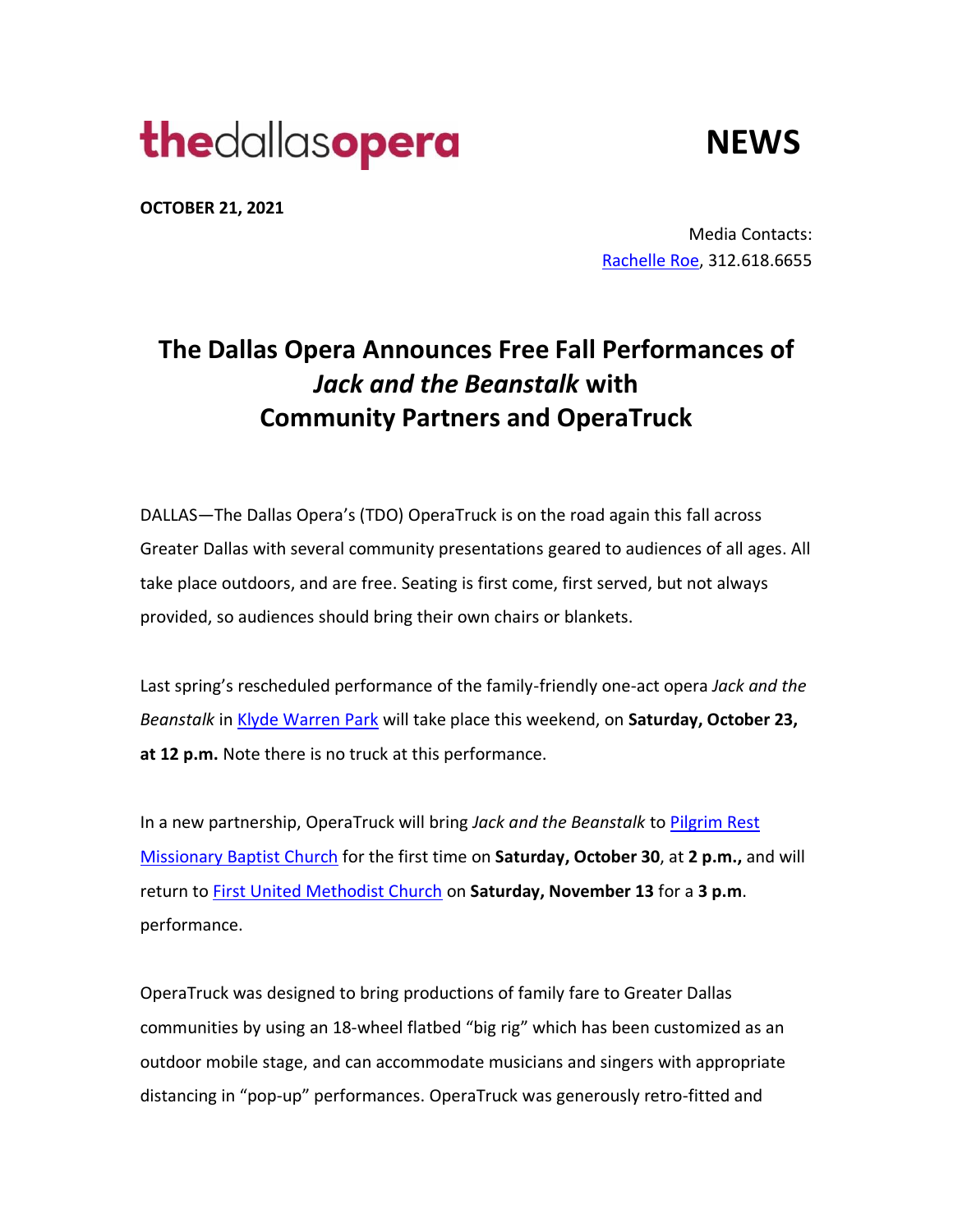donated by Quincy Roberts—a member of TDO's Board of Directors, TDO Chorus member, and one of *D* magazine's "Top 500 Most Influential Leaders"—who is also is a trained opera singer, and CEO of Roberts Trucking, the largest African American-owned construction hauler in Dallas.

This fall, OperaTruck will also bring performers for a private performance at Ventana, a local senior living center.

# # #

#### **Calendar Editors please note:**

**Saturday, October 23, at 12 p.m.** Klyde Warren Park, 2012 Woodall Rodgers Fwy, Dallas, TX 75201 

*Jack and the Beanstalk*

Kayla Nanto, mezzo-soprano Hilary Grace Taylor, mezzo-soprano Prosper Makhanya, bass-baritone Jordan Hammons, tenor

Music by Sir Arthur Sullivan Words and story adaptation by John Davies Performed with piano accompaniment

Watch as Jack scrambles up a magic beanstalk, takes on the nasty giant who lives at the top, retrieves his family's stolen hen that lays golden coins, and then heads back down with the giant in hot pursuit! Jack saves the day in this musical adventure that also illustrates that being nice is always right—and bullies never win.

FREE.

#### **Saturday, October 30, at 2 p.m.**

Pilgrim Rest Missionary Baptist Church, 1819 N. Washington Ave., Dallas, Texas 75204

*Jack and the Beanstalk*

Kayla Nanto, mezzo-soprano Hilary Grace Taylor, mezzo-soprano Christopher Curcuruto, bass-baritone Jordan Hammons, tenor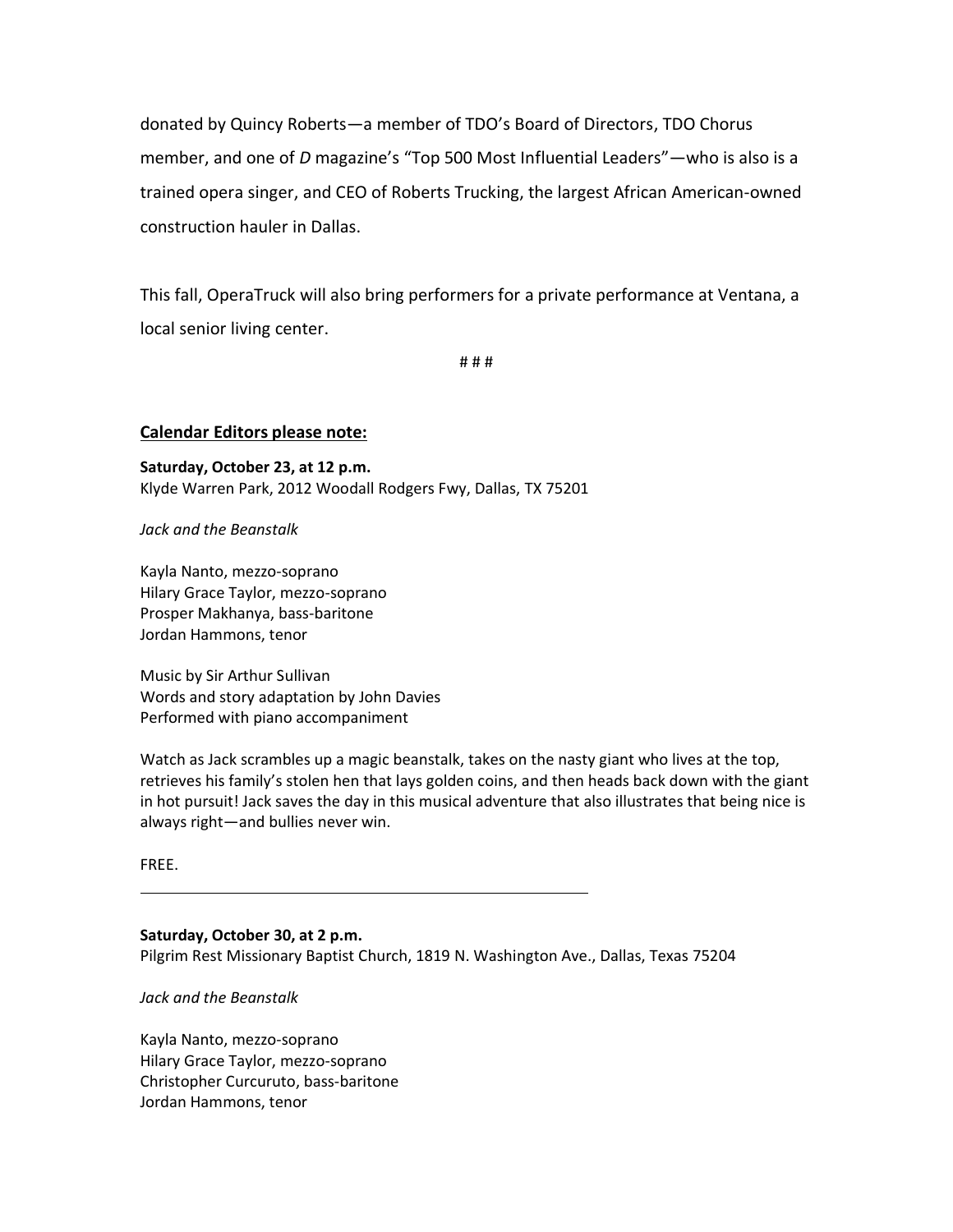Music by Sir Arthur Sullivan Words and story adaptation by John Davies Performed with piano accompaniment

Watch as Jack scrambles up a magic beanstalk, takes on the nasty giant who lives at the top, retrieves his family's stolen hen that lays golden coins, and then heads back down with the giant in hot pursuit! Jack saves the day in this musical adventure that also illustrates that being nice is always right—and bullies never win.

FREE. Some seating provided.

**Saturday, November 13, at 3 p.m.** First United Methodist Church, 1928 Ross Ave., Dallas, Texas 75201

*Jack and the Beanstalk*

Claire Choquette, mezzo-soprano Hilary Grace Taylor, mezzo-soprano Christopher Curcuruto, bass-baritone Jordan Hammons, tenor

Music by Sir Arthur Sullivan Words and story adaptation by John Davies Performed with piano accompaniment

Watch as Jack scrambles up a magic beanstalk, takes on the nasty giant who lives at the top, retrieves his family's stolen hen that lays golden coins, and then heads back down with the giant in hot pursuit! Jack saves the day in this musical adventure that also illustrates that being nice is always right—and bullies never win.

FREE. Seating provided.

Visit [www.dallasopera.org](http://www.dallasopera.org/) for details.

OperaTruck is generously supported by Betty and Steve Suellentrop.

*Programs and artists subject to change.*

#### **ABOUT THE DALLAS OPERA**

One of the leading opera companies in the country, The Dallas Opera has an extraordinary legacy of world-class productions and thrilling premieres featuring the greatest operatic artists of our time. Inaugurated in 1957 with a concert featuring the incomparable Maria Callas, TDO is known for the notable U.S. debuts of a host of legendary artists including Plácido Domingo,